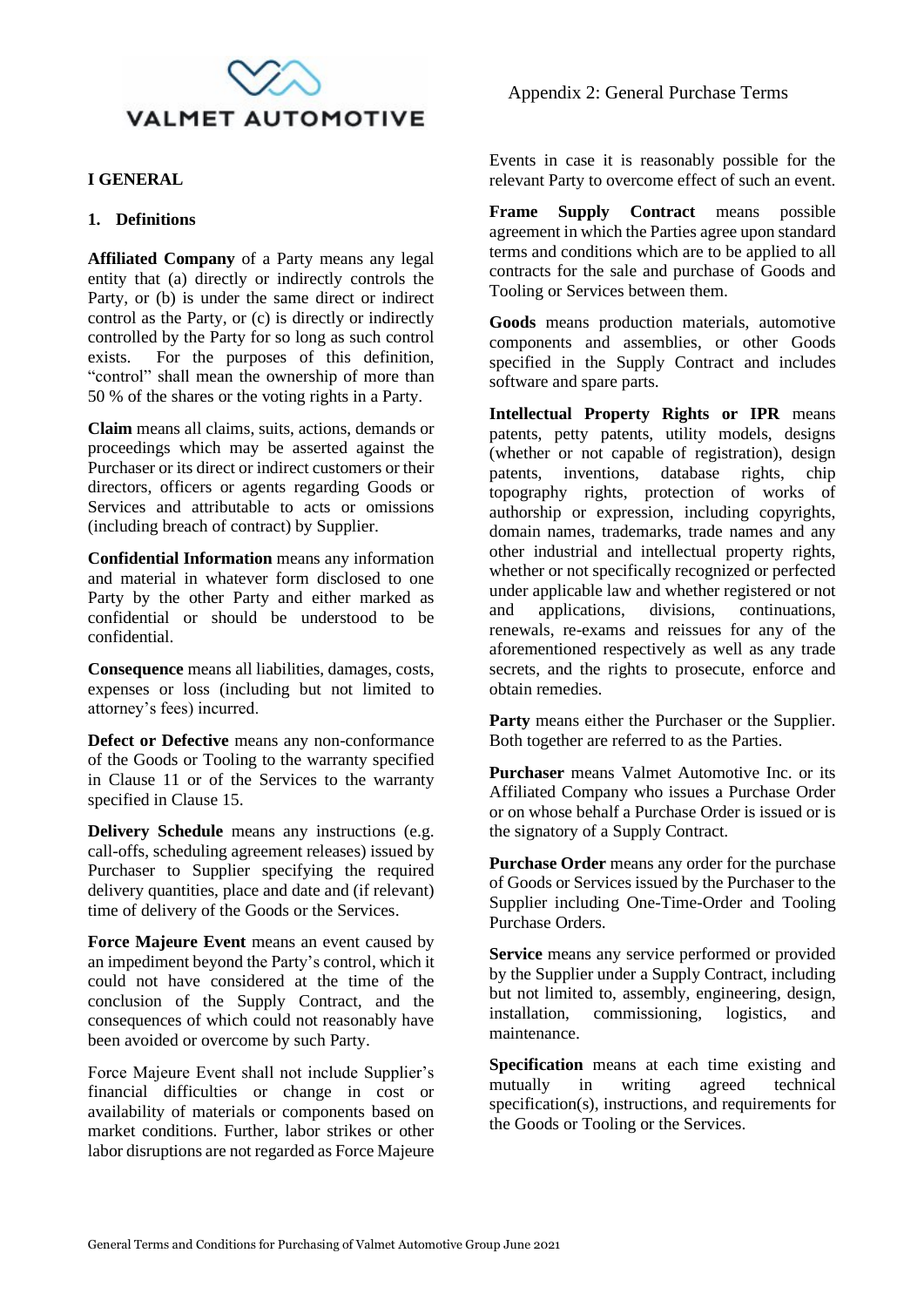**Supplier** means the Party to whom a Purchase Order is addressed or the Supplier that is the signatory of a Supply Contract.

**Supply Contract** means a mutually in writing agreed contract for the supply of Goods or Services, a contract formed by Supplier's acceptance of a Purchase Order or a contract formed by the Purchaser's acceptance of Supplier's quotation.

**Terms** means these General Purchase Terms of Valmet Automotive group.

**Tooling** means all production and prototype tools, dies, fixtures, jigs, gauges, molds, patterns and related software and documentation required for the production, testing and examination of the Goods or the performance of the Services.

**Written or in writing** means a document served by any documented means, including fax, e-mail and EDI (Electronic Data Interchange).

### **2. Application of the Terms**

## **2.1.**

These Terms shall exclusively apply to all Requests for Quotations (RFQ) Requests for Proposal (RFP), Requests for Information (RFI), Purchase Orders and Supply Contracts. Any additional or different terms of the Supplier are expressly rejected and shall only apply if expressly agreed in writing by the Purchaser. Any amendment or modification to these Terms shall not become binding unless agreed upon in writing by the Parties' authorized representatives.

### **2.2.**

The following documents shall apply in the following order or precedence:

- Non-Disclosure Agreement
- Possible Frame Supply Contract with its appendices in their numerical order
- Nomination Letter
- Supply Contract (including these Terms)

### **2.3.**

Chapters I (General) and IV (General Terms and Conditions) apply equally to all Supply Contracts. Chapter II (Specific Terms for Supply of Goods and Tooling) contains certain specific terms relating to delivery of Goods and Tooling, while Chapter III (Specific Terms for Supply of Services) contains certain specific terms relating to supply of Services to the Purchaser. Specific terms in Chapters II and III apply in relation to the respective type of purchases only and are supplementary to the terms and conditions contained in Chapters I and IV.

## **3. Inquiries and Offers**

Purchaser submits all requests for information, proposals and quotations (RFI, RFP and RFQ) without commitment. Supplier shall submit the quotations free of charge.

## **4. Supply Contracts**

# **4.1.**

The Supplier shall supply the Goods or the Services pursuant to the terms set out in the respective Supply Contract and according to the respective Delivery Schedule. The Supplier shall ensure timely delivery of the Goods, Tooling, and Services.

## **4.2.**

Supply Contract as well as the respective modifications and supplements shall be concluded in writing except that Supplier's performance related to a Purchase Order will constitute acceptance of the Purchase Order. If the Supplier fails to accept the Purchase Order within two (2) weeks after its reception, the Purchaser shall be entitled, but not obliged, to revoke the Purchase Order. Delivery Schedules become binding if the Supplier does not object the Delivery Schedule within two (2) working days after reception.

### **4.3.**

All indications of yearly or total volumes for Goods or Services are solely projections and do not establish any obligation for the Purchaser to order such volumes. The Supplier's price conditions shall not be based on minimum order volumes.

### **4.4.**

The Supplier may not assign or delegate any of its obligations under any Supply Contract to a third party without obtaining a prior written approval from the Purchaser. The Supplier is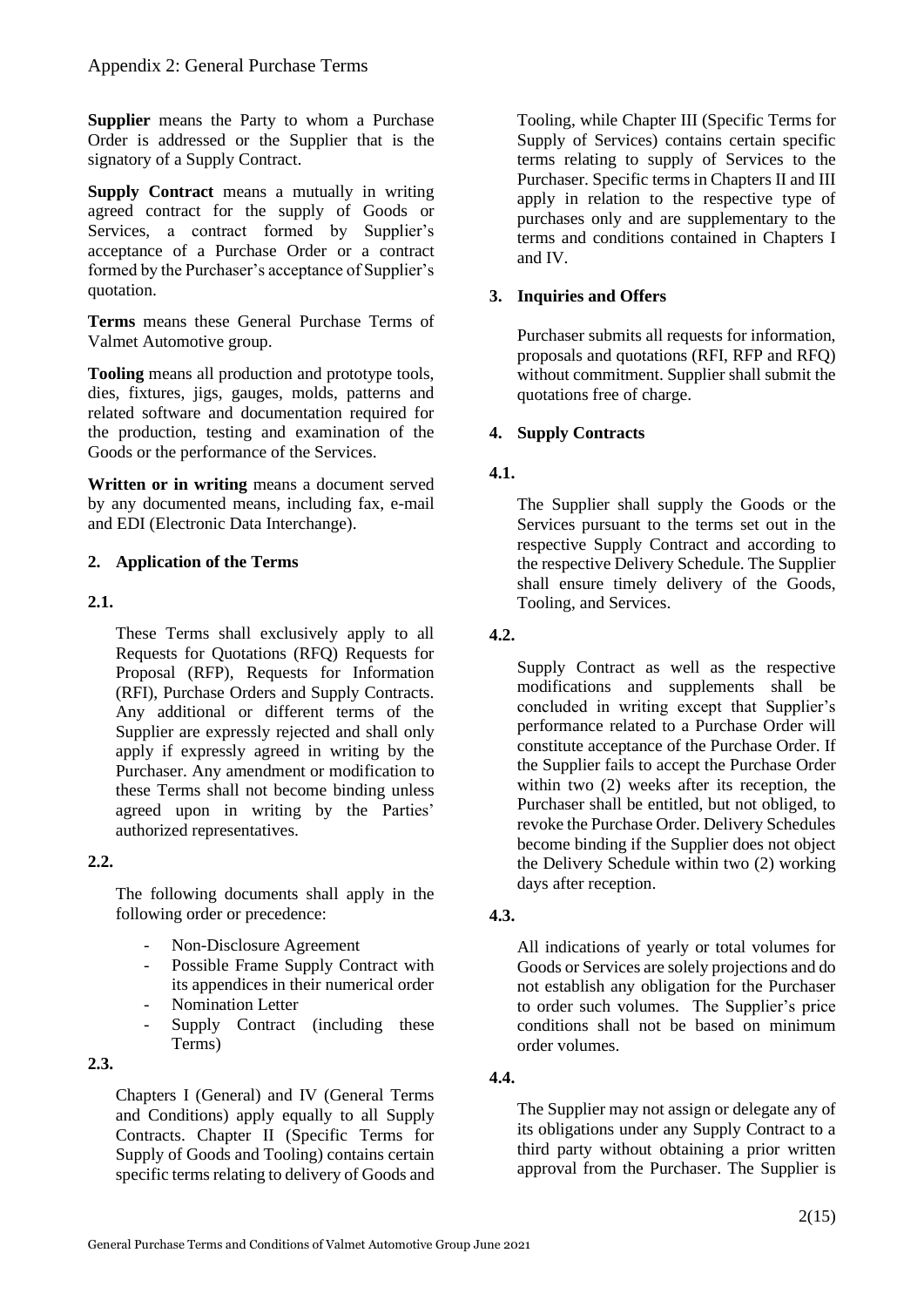responsible for the performance of any third party as for its own. The Supplier may not prevent a third party from concluding Supply Contracts directly with the Purchaser.

#### **II SPECIFIC TERMS FOR SUPPLY OF GOODS AND TOOLING**

## **5. Goods**

Goods shall be manufactured according to the Specifications. In case of missing information concerning Specifications, drawings etc. the Supplier shall request such information that is necessary for the manufacture and delivery of the Goods. In case the Supplier becomes aware of discrepancies or mistakes in the Specifications, drawings etc., the Supplier shall inform the Purchaser without delay.

# **6. Tooling**

## **6.1.**

If the Purchaser issues a Purchase Order for Tooling the Supplier shall design and fabricate, rework, or acquire and install Tooling that fully conforms to the Specifications. The Tooling must be fit for producing the volumes of Goods projected for the period of the serial production and satisfying the volume requirements for spare parts.

### **6.2.**

Upon full payment of the Tooling, the Tooling and all Intellectual Property Rights related to the Tooling will immediately be transferred to the Purchaser or its customer, when so directed by the Purchaser ("Owner"). The Tooling shall then be marked with the Owner's tool numbers and as property of the Owner as instructed by the Purchaser. During the year-end stock-take, the Supplier shall transfer the necessary information on the Tooling in its possession to the Purchaser. If the property of the Owner is endangered by enforcement measures, in particular by attachment, seizure or insolvency proceedings, the Supplier shall inform the Purchaser accordingly without undue delay. In any case, the enforcement agency shall be informed of the Owner's ownership without undue delay. At the same time, the Supplier shall forward copies of the enforcement documents to the Purchaser.

The Supplier shall provide to the Purchaser all drawings, including specifications of the material used and photos with dimensions as well as all other requested data related to the Tooling at any time upon request.

### **6.3.**

The Supplier is entitled to use the Tooling only to produce Goods and spare parts for the Purchaser. The Supplier shall not transfer Tooling to any third party or change the location of the Tooling without Purchaser's prior written consent. The Supplier is responsible for the proper handling and storage of the Tooling regardless of ownership and will ensure that during the term of a Supply Contract the Tooling is permanently ready for use at no cost to the Purchaser. The Supplier shall at its expense maintain the Tooling, including repair or replacement, in the condition necessary to produce the Goods in accordance with the Supply Contract. The Supplier may scrap Tooling or other production equipment it uses or has used to manufacture Goods for the Purchaser (regardless of the ownership status), only following prior written approval by the Purchaser. If the Purchaser does not approve scrapping, the Parties shall mutually agree on the related costs and other matters regarding such Tooling and production equipment.

# **6.4.**

If modifications to the Tooling are required due to changes in Specifications of the Goods, the Supplier must first provide the Purchaser with a written offer for modification of the Tooling with the least possible expenditure. Modifications to the Tooling may be carried out by the Supplier only after the Purchaser has commissioned the Supplier in writing. Any expenditure in excess of the commission will not be remunerated.

### **6.5.**

As long as the Tooling is in the Supplier's possession the Supplier shall insure the Tooling at reinstatement value at its expense against fire, theft and other damages. If requested by the Purchaser, the Supplier shall furnish the respective insurance certificates and prove payment of the insurance premium (e.g. receipt). The Purchaser may also require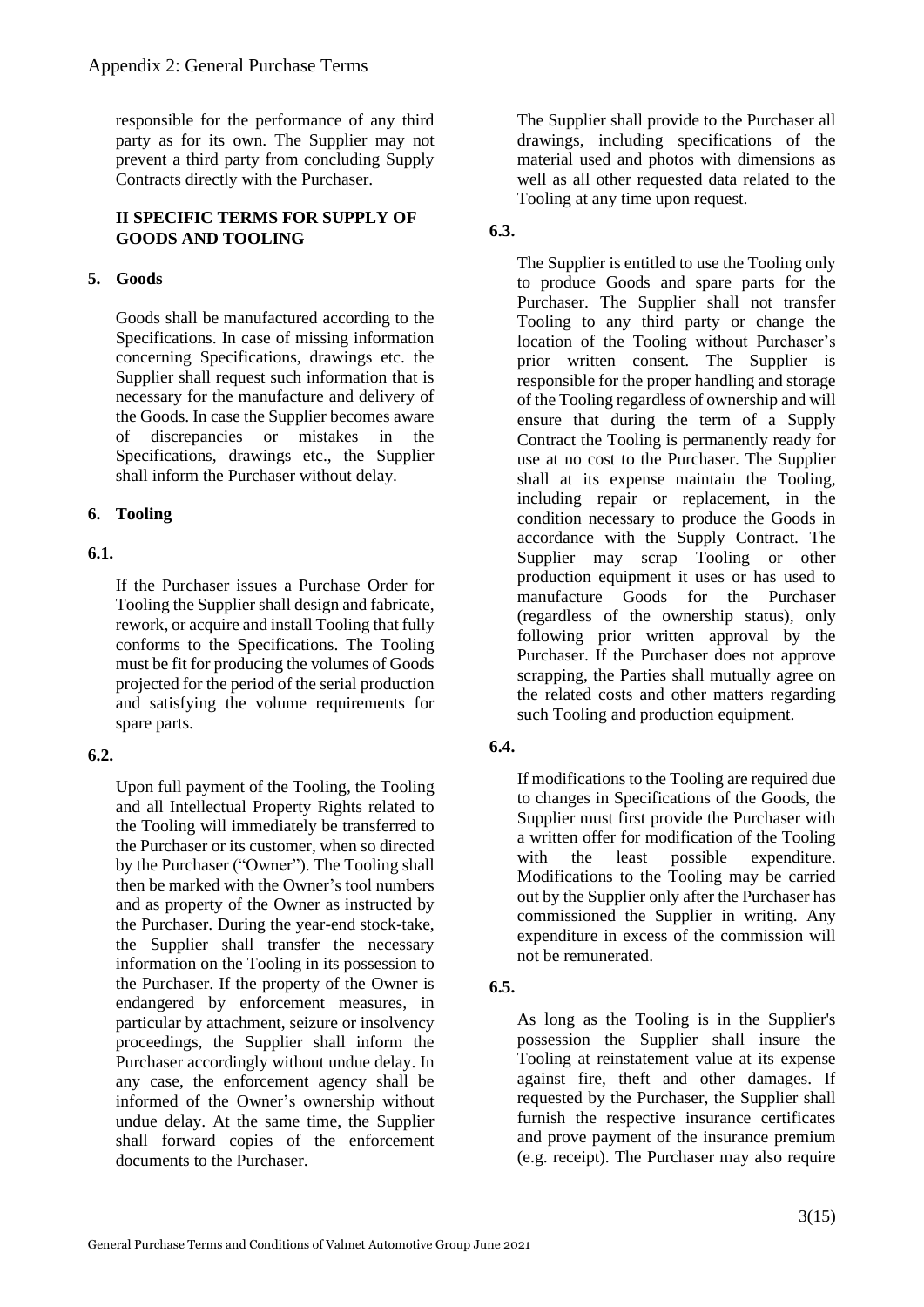that the individual insurance policies name the Owner as direct beneficiary.

### **6.6.**

The Supplier bears liability for all defects, damage, changes or deterioration to or of the Tooling. The Supplier is not held liable if these are attributable to Force Majeure Event. The Supplier is responsible for ensuring that no personal injury or property damage is caused by the Tooling and shall indemnify and hold the Owner harmless from and against such damages claims.

# **6.7.**

Supplier shall deliver the Tooling to the Purchaser upon the termination of the Supply Contract or at Purchaser's request. Where title to the Tooling is not yet transferred to the Owner on the date of termination or request, the Purchaser is entitled to obtain title to such Tooling by paying to the Supplier (i) in relation to finished Tooling, the outstanding portion of the agreed total cost; or (ii) in relation to unfinished Tooling, such proportion of the outstanding cost as is represented by the cost actually incurred by the Supplier in the supply of the Tooling as at the date of termination or request. All liens and rights of retention of the Supplier in respect of the Tooling are excluded.

# **7. Spare Parts**

# **7.1.**

The Supplier shall ensure availability and supply of spare parts in respect of the total volume of Goods delivered for the serial production for a period of at least 15 years after the end of serial production. The Supplier shall label the spare parts in accordance with the labeling instructions issued by the Purchaser.

# **7.2.**

Prices for spare parts are to be equal to those of the original equipment (OE-parts) provided that the design of the parts is the same and the OE-part is used in the Purchaser's serial production. If individual components from systems/aggregates or spare part components from series assemblies are supplied during the period of series production, the price shall be calculated by means of a price breakdown. The price will be reduced by the assembly costs. The price of spare part components must be agreed on this basis even if the individual part was not assigned its own part number before start of production. The combined prices for subassemblies of a spare part assembly must not exceed the price for the entire spare part assembly.

# **7.3.**

The cost of preparing spare-parts documentation (including single-part drawings) and maintenance of all modification statuses, forms part of the price of the overall delivery.

The scope of the documentation (NX 3D drawings or successor systems, parts lists etc.) and the deadline for its completion will be agreed between Parties separately.

# **7.4.**

If the Purchaser develops the Goods itself or the Purchaser has paid the Supplier for the development, or the Goods are manufactured on Tooling which are the property of the Owner, the Supplier undertakes to supply spare parts only to the Purchaser or its respective customer. The Purchaser shall charge the Supplier for liquidated damages amounting to 10% of the Purchaser's customer's gross list price per part in each case of culpable violation. The Supplier shall additionally notify the Purchaser of the quantity of the spare parts delivered in parallel and the commercial customers. A suitable measurement device may be attached to the Tooling for measuring the quantities produced by the Supplier. The Purchaser is entitled to have the notification checked by a certified accountant appointed by the Purchaser at the Supplier's cost. The same applies if the Supplier delivers parts labeled with the Purchaser's or its customer's brand or the part number to third parties. If the brand is used unlawfully and the Supplier is at fault, additional liquidated damages of 5% of the Purchaser's customer's gross list price shall be paid per spare part.

# **7.5.**

To avoid damaging the image of the Purchaser's and its customer's brands, the parallel sale of parts by Supplier is not permitted where the brand has visibly been rubbed out, scratched off or otherwise removed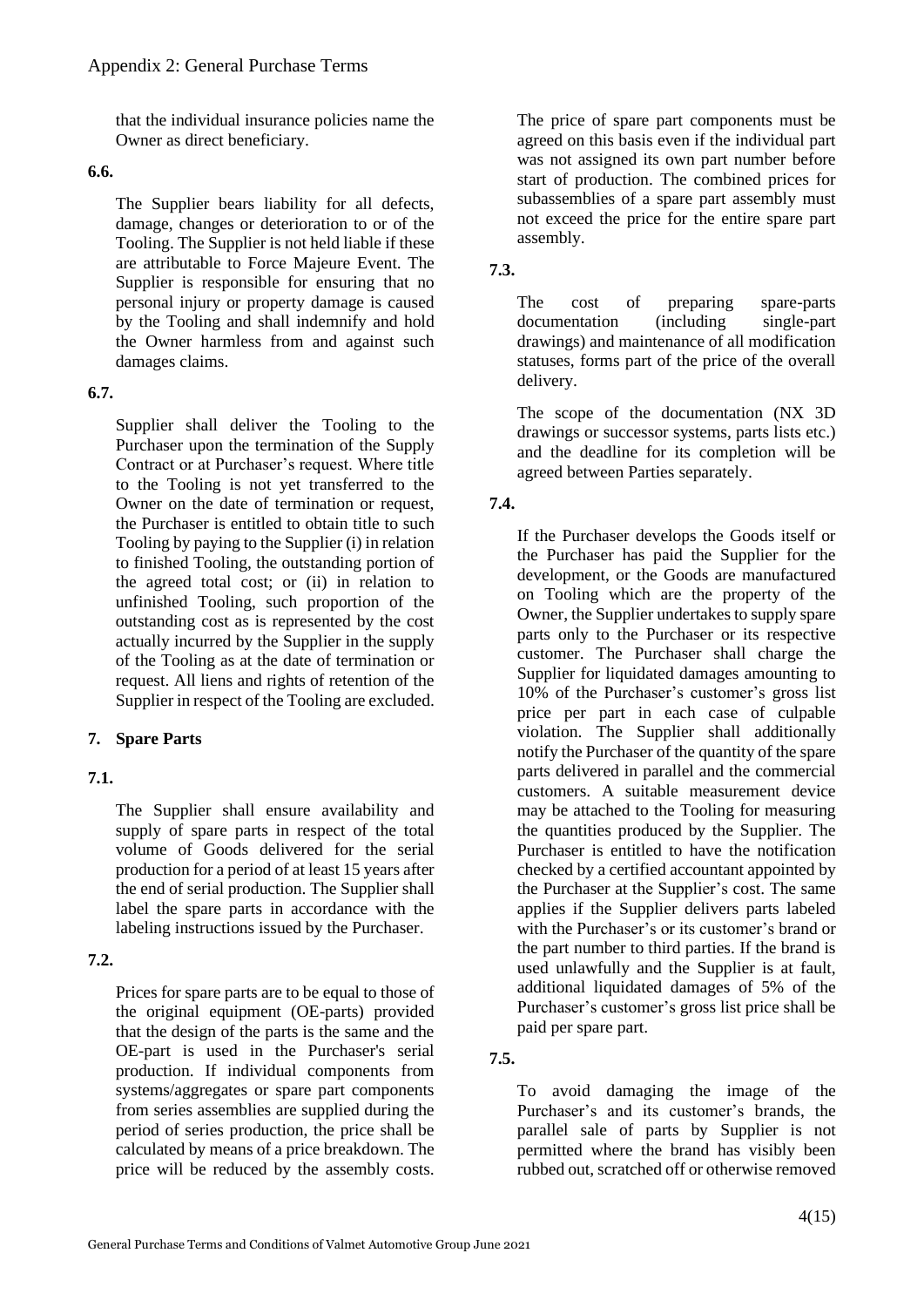by an external influence. Furthermore, covering of brands or part numbers with stickers or paint is not permitted.

### **7.6.**

The Supplier must be prepared to start supplying spare parts at the same time as OEparts.

### **8. Certificate of Origin and Chemical Substances**

# **8.1.**

The Supplier shall provide a written declaration of the origin of the Goods using a form provided by the Purchaser. This declaration shall be furnished to the Purchaser latest together with the first shipment of Goods. The Supplier shall proactively promptly inform the Purchaser of the origin of any new Goods.

### **8.2.**

If requested by the Purchaser, the Supplier shall provide evidence on the origin of Goods e.g. by means of an information sheet confirmed by the responsible customs authorities.

### **8.3.**

The Supplier shall comply with all applicable export control laws and regulations, including but not limited to international trade restrictions (e.g. Common Military List, Annex I of the EU Dual-Use Regulation 428/2009, US Department of Commerce Control List). The Supplier shall, upon the Purchaser's request, provide the Purchaser with all necessary information and documentation relating to the Goods (including software and technology) in order for the Purchaser to comply with applicable export control laws and regulations, including but not limited to international trade restrictions.

The Supplier shall inform the Purchaser of the relevant item numbers/export control classification numbers of the Goods. If the Goods contain US portions, the Supplier shall also declare the total value (standard purchase price or current market price) of the US portion and the applicable export control classification that is relevant for purposes of export control.

## **8.4.**

If the importation or exportation of the Goods requires an import or export license the Supplier will assist the Purchaser in obtaining any such license. Should further official documents be required for the intended use of the Goods, the Supplier shall provide such documents to the Purchaser without delay and make them available to the Purchaser at the Supplier's cost.

# **8.5.**

The Supplier shall specifically comply with the European Regulation on Registration, Evaluation, Authorization and Restriction of Chemicals (REACH) (EC) 1907/2006. The Purchaser shall not be regarded and will not act as an importer of Goods under REACH. Therefore, if the Supplier is located outside of EU the Supplier shall appoint its representative within EU.

## **8.6.**

The Goods shall be free from all chemical substances classified as "Prohibited" ("P") in the Global Automotive Declarable Substance List (GADSL). The list can be found at www.gadsl.org. The provision applies to concentrations of more than 0.1 per cent by mass, unless otherwise specified in GADSL. For certain applications, where it is not yet possible to produce the Goods without the prohibited substances in such way that the Goods are performing well in the market, exception can be made. In such cases, exception must be included the Specifications.

# **8.7.**

If the Goods provided by the Supplier are subject to the end-of-life vehicles directive (Directive 2000/53/EC) the Supplier agrees to meet the provisions stipulated in the directive including the assumption of any costs incurred for the compliance, in particular

i) To meet the regulations (regionally and/or nationwide) concerning prohibited substances (e.g. § 8, paragraph 3 AltfzgVO [vehicle endof-life directive] in connection with Appendix II of the Directive 2000/53/EC) and to give evidence concerning the compliance to the Purchaser upon request;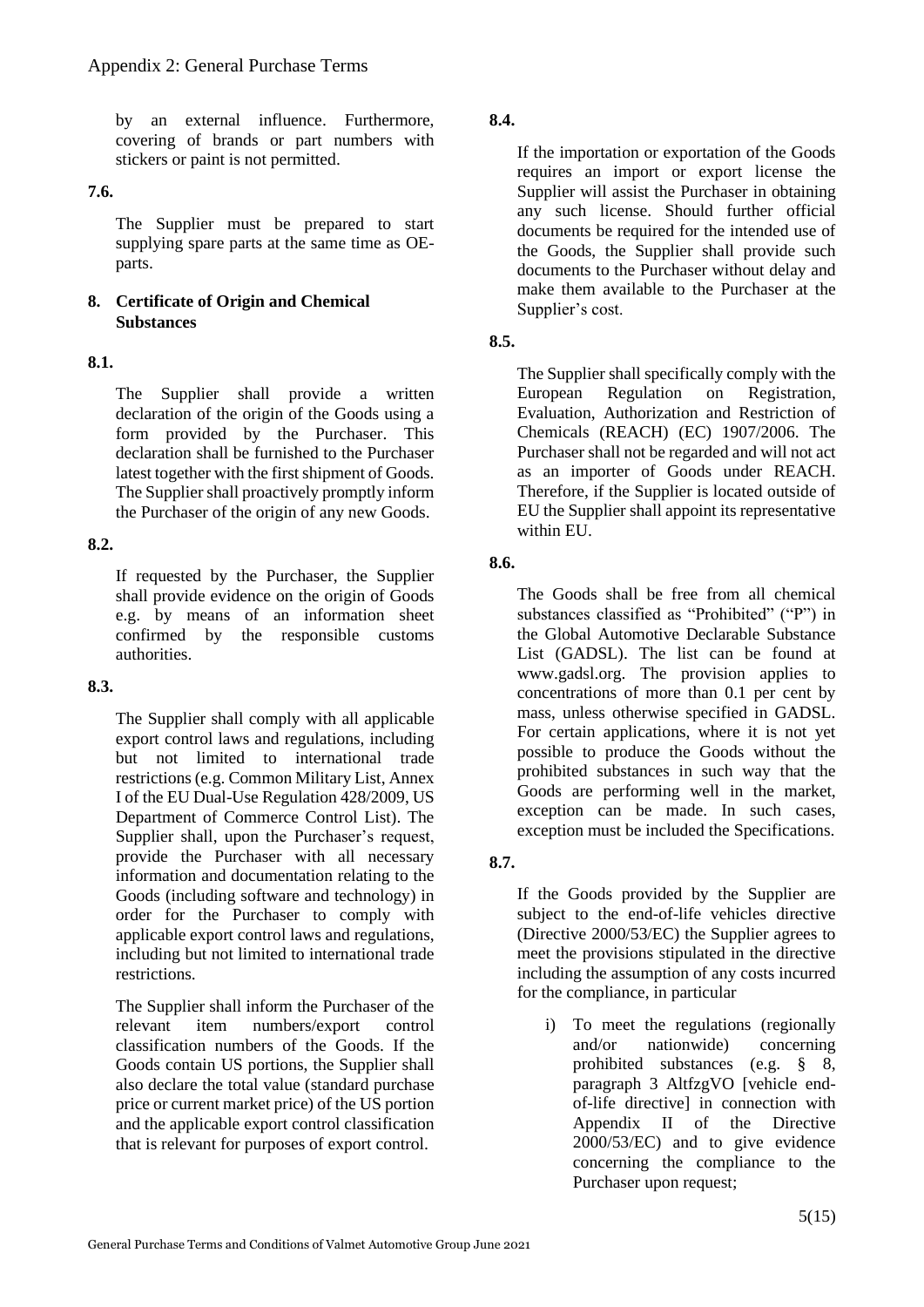- ii) To enter the respective material data into the IMDS (International Material Data System) and to provide the Purchaser with the respective access to such material data at any time;
- iii) Preparation and transfer of a component-related concept for drainage and pollutant removal.
- iv) Compliance with labeling standards for materials and components according to Purchaser's instructions.
- v) Provision of a recycling concept for selected, supplied parts in coordination with the Purchaser and its customer.
- vi) Highest possible level of plastic component recycling and use of renewable raw materials subject to coordination with the Purchaser.

## **9. Delivery of Goods**

### **9.1.**

The Supplier shall comply, and deliveries of Goods shall take place, in accordance with the Purchaser's Logistics Manual valid on the date of the Purchase Order. Supplier shall pack the Goods in a proper manner to prevent damage or deterioration during shipment. Additional conditions for the delivery of prototype and pre-series parts contained in the Purchaser's Quality Management Manual shall apply.

### **9.2.**

Supplier shall provide the Purchaser with all such reasonable support as may be necessary to enable the Purchaser to reduce or minimize its liability for payment of customs duties. If Supplier supplies Goods from a country which benefits from a preferential duty treatment with the country where the Purchaser's production facility is located, the Supplier shall transfer that benefit to the Purchaser. The rights to and benefits of any duty drawback, including rights developed by substitution and rights which may be acquired from Supplier's suppliers and export credits, to the extent transferable to the Purchaser, shall be the property of the Purchaser.

#### **10. Passing of Title and Risk, Inspection**

#### **10.1.**

Title and risk to the Goods is transferred to the Purchaser at the time of delivery (in accordance with the agreed Incoterms delivery term) or at the time of Purchaser's written acceptance of the Goods (if specific acceptance is mutually agreed in the Supply Contract), whichever occurs the latest.

#### **10.2.**

The Purchaser's inspection on the delivery of Goods is limited to checking the correct quantity and type of Goods and packaging for any clearly visible transportation damage. The Purchaser shall notify the Supplier in writing of defects in delivery discovered in this inspection latest within 10 working days from the receipt of delivery.

#### **11. Warranty for Goods and Tooling**

### **11.1.**

Supplier warrants all Goods and Tooling to be free from defects in design, materials and workmanship. The warranty includes that the Goods and Tooling shall:

- i) comply with the acknowledged state of the art;
- ii) be in working condition;
- iii) be fit and safe for the purpose for which they are intended;
- iv) strictly conform to the Specification(s); and
- v) comply with all the applicable laws and regulations including standards required by the same in the relevant sales markets.

### **11.2.**

The warranty period is forty-eight (48) months from the date of delivery unless otherwise agreed.

Any longer periods of liability for defects prescribed in the national laws of any sales market into which any Goods, or products into which Goods have been incorporated, are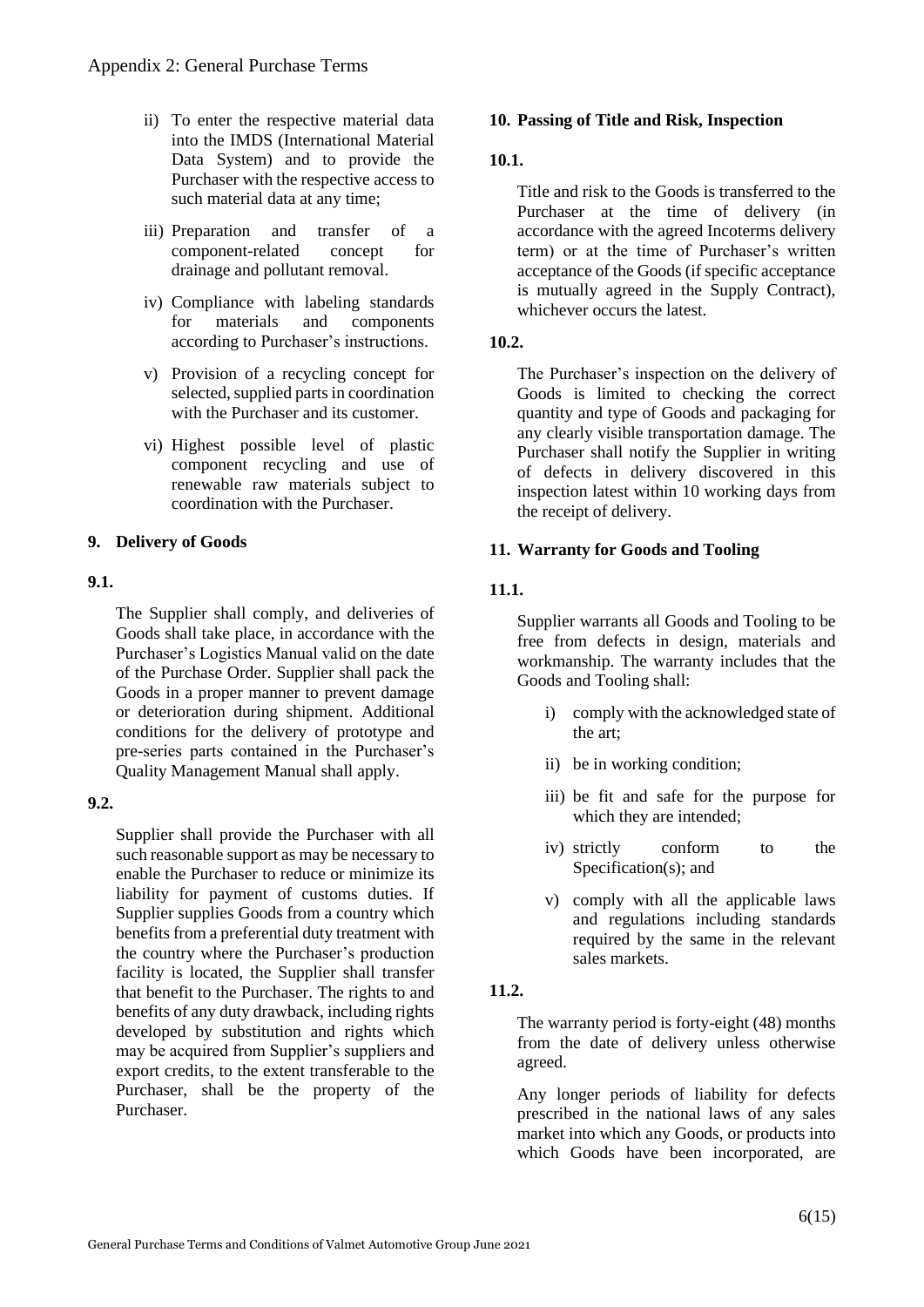delivered, shall supersede the provisions of this Clause.

The Purchaser shall without delay notify the Supplier of Defects in the Goods or in the Tooling as soon as they are detected in the regular course of business. To that extent, the Supplier shall waive any defense on delayed notice of defects.

## **11.3.**

Without prejudice to any other rights and remedies the Purchaser may be entitled to under the Supply Contract and/or applicable law, the remedies specified in Clauses 11.4 and 11.5 below apply.

## **11.4.**

If any Goods or Tooling do not meet the warranties, Purchaser may at Purchaser's sole option and upon notice to Supplier, (i) require the Supplier to repair, rework or replace the Goods or Tooling within such period of time as the Purchaser may specify at Supplier's sole risk and expense and at location appointed by the Purchaser, (ii) repair the Goods or Tooling or cause the Goods or Tooling to be repaired by any third party at Supplier's sole risk and expense, or (iii) terminate the Supply Contract in whole or in part without incurring any liability to Supplier, if the Purchaser reasonably considers that none of the actions mentioned in (i) through (ii) are feasible or effective to attain the purpose of the Supply Contract. Purchaser has the right to deduct the value of the Defective Goods or Tooling from any invoice of the Supplier or if no such invoices exist, the right to have a full refund for the Defective Goods or Tooling. If the same Goods or Tooling are repeatedly delivered in a defective condition, the Purchaser, after a written notice, shall be entitled to terminate the Supply Contract.

# **11.5.**

Notwithstanding anything to the contrary in this Clause 11, the Purchaser shall be entitled to full compensation for all Consequences incurred due to Defective Goods or Tooling, including those arising out of any action to recall any Defective Goods, vehicle or any product into which the Defective Goods have been incorporated.

# **11.6.**

The Supplier shall promptly inform the Purchaser of any Defects or of a risk of Defect as soon as reasonably possible.

### **III SPECIFIC TERMS FOR SUPPLY OF SERVICES**

# **12. Services**

# **12.1.**

Services shall be supplied according to the Specifications and with the accuracy and the professional skill to be expected from a professional and experienced service provider.

## **12.2.**

In case of missing information concerning Specifications, drawings, instructions etc. the Supplier shall request such information that is necessary for the supply of the Services. In case the Supplier becomes aware of discrepancies or mistakes in the Specifications, drawings, instructions etc., the Supplier shall inform the Purchaser without delay.

## **12.3.**

The Supplier shall be responsible for its personnel and/or subcontractors performing the Services. Unless otherwise agreed in writing between the Parties, the Supplier is responsible for the supervision of the work.

# **13. Working Instructions**

# **13.1.**

The Purchaser shall arrange the necessary safety training and/or ensure that the Supplier and its personnel and/or subcontractors have received appropriate information about the order, safety and security at Purchaser's premises. The Supplier shall acquaint itself with the working conditions at the place where the Services are provided and ensure that its personnel and/or subcontractors are informed of and comply with any safety regulations and instructions of the Purchaser in force at the place where the Services are performed. Completion of the necessary safety training is a prerequisite for commencing work at Purchaser's premises.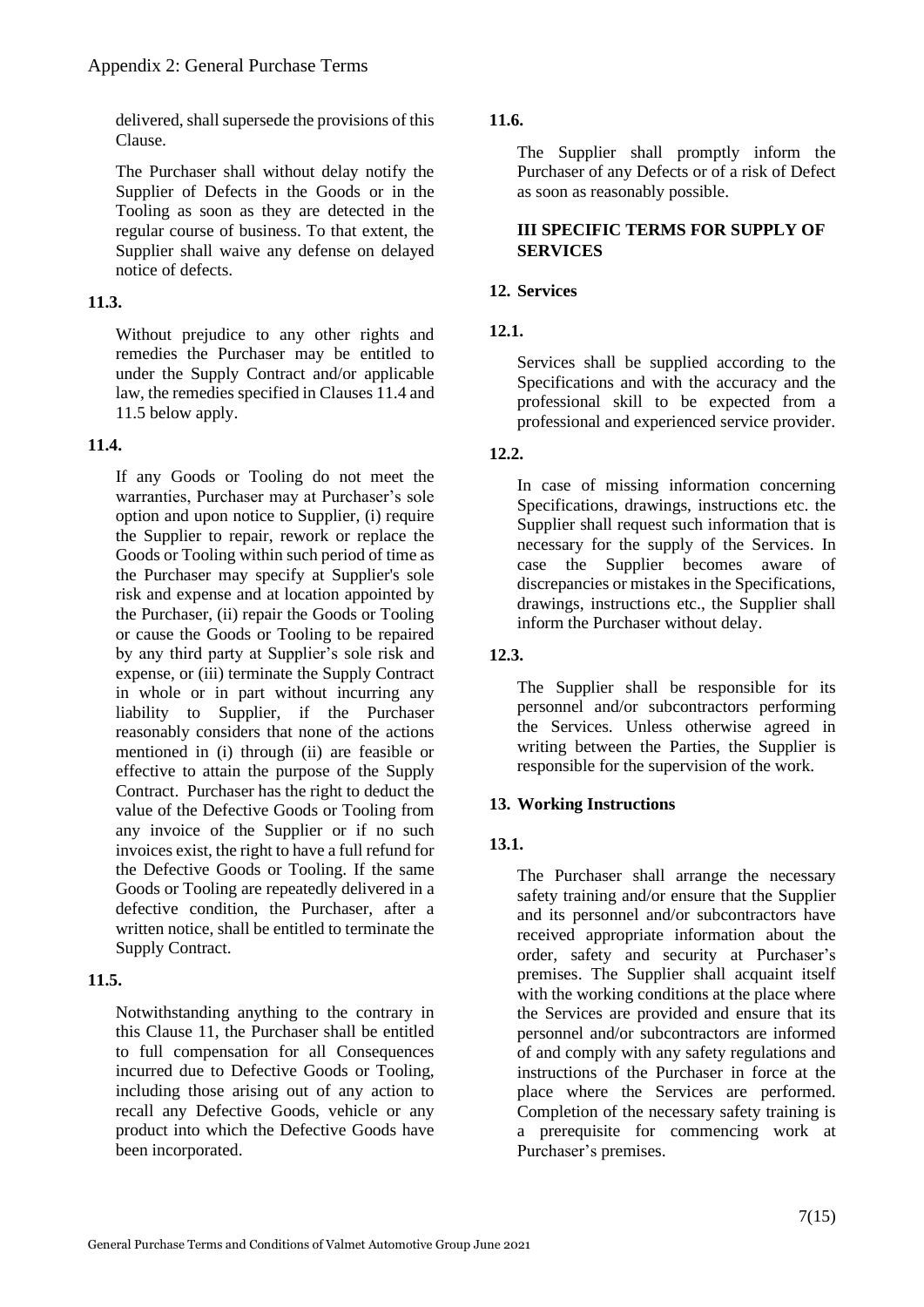### **13.2.**

The Purchaser shall ensure that the Supplier has access to the premises where the Services are performed, if the Services are performed at Purchaser's site or plant. Unless otherwise agreed in the Supply Contract, the Services shall be performed during the normal working hours of the place or site where the Services are provided.

### **14. Employment and Contractual Relation**

### **14.1.**

The provision of the Services shall not establish employment contract between the Purchaser and the Supplier or the Supplier's employees. The Supplier shall fulfil all obligations towards its employees in accordance with all applicable laws, applicable collective agreements, and employment contracts.

# **14.2.**

The Supplier shall provide the Purchaser with all necessary reports, certificates, and information concerning the Services and the Supplier's employees and/or subcontractors as required by the applicable laws and regulations, including the Finnish Act on Contractor's Obligations and Liability.

### **15. Warranty for Services**

### **15.1.**

The Supplier warrants all Services to be free from defects in design, materials, and workmanship. The warranty includes that the Services shall:

- i) be performed in a professional and diligent manner;
- ii) conform to the best practices in the industry;
- iii) strictly conform to the Specification(s); and
- iv) comply with all the applicable laws and regulations including standards required by the same in the relevant markets.

## **15.2.**

The Services included in the delivery shall be presented for the approval of the Purchaser. Before delivering the Services for inspection, the Supplier shall carry out a preliminary inspection to ensure that the quality and degree of work completion is such that it will obviously pass final inspection. The inspection shall be ordered and carried out in accordance with the Purchaser's instructions.

### **15.3.**

The warranty period is forty-eight (48) months from the date of delivery unless otherwise agreed.

## **15.4.**

The Purchaser shall without delay notify the Supplier of Defects in the Services as soon as they are detected in the regular course of business. To that extent, the Supplier shall waive any defense on delayed notice of defects.

## **15.5.**

Without prejudice to any other rights and remedies the Purchaser may be entitled to under the Supply Contract and/or applicable law, the remedies specified in Clauses 15.6 and 15.7 below apply.

### **15.6.**

If any Services or part of Services do not meet the warranties, Purchaser may at Purchaser's sole option and upon notice to Supplier, (i) require the Supplier to complete, rework, repair, or replace the Services within such period of time as the Purchaser may specify at Supplier's sole risk and expense and at location appointed by the Purchaser, (ii) complete, repair, or rework the Services or cause the Services to be completed, repaired, or reworked by any third party at Supplier's sole risk and expense, or (iii) terminate the Supply Contract in whole or in part without incurring any liability to Supplier, if the Purchaser reasonably considers that none of the actions mentioned in (i) through (ii) are feasible or effective to attain the purpose of the Supply Contract. Purchaser has the right to deduct the value of the Defective Services from any invoice of the Supplier or if no such invoices exist, the right to have a full refund for the Defective Services. If the same Services are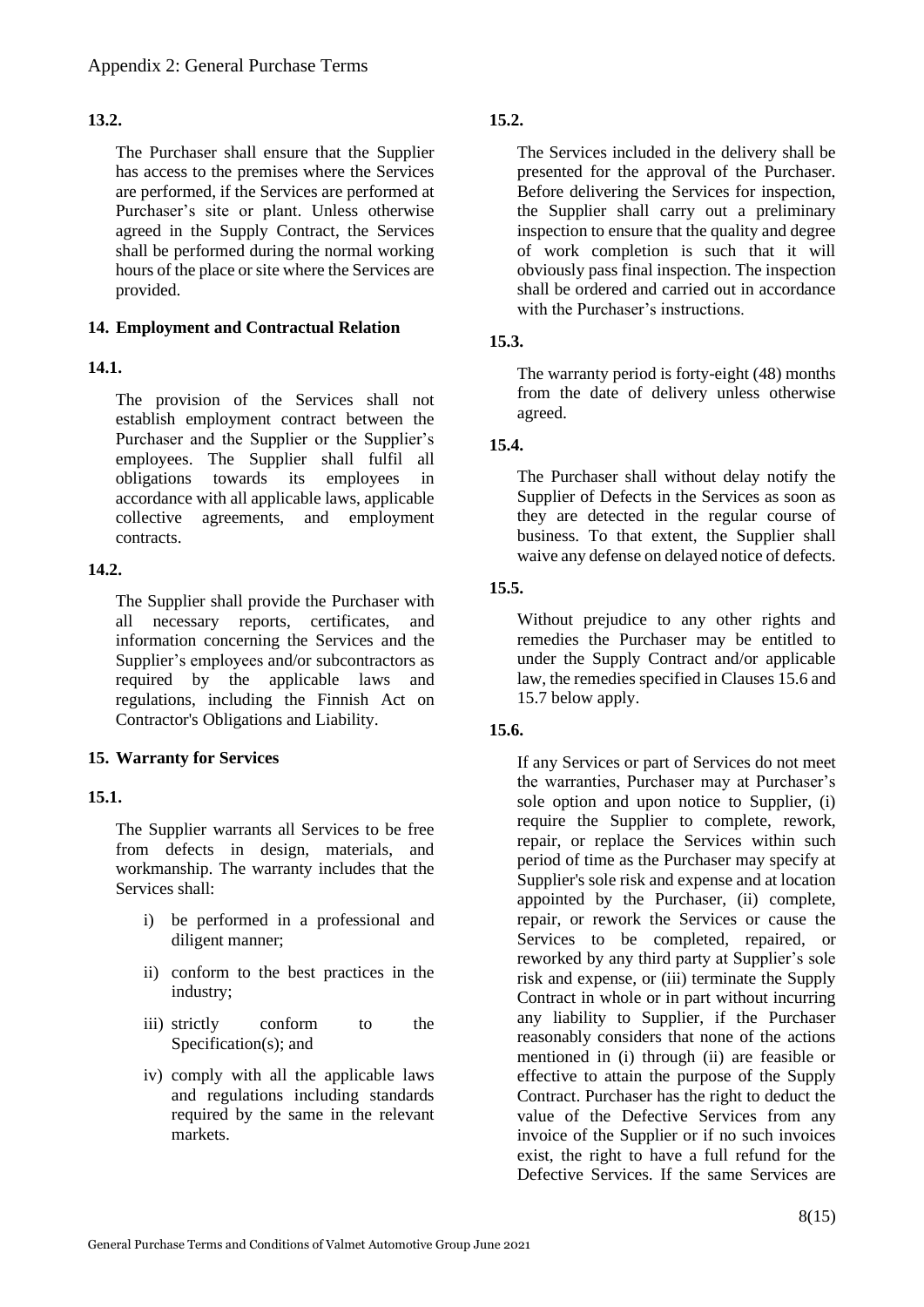repeatedly delivered in a defective condition, the Purchaser, after a written notice, shall be entitled to terminate the Supply Contract.

### **15.7.**

Notwithstanding anything to the contrary in this Clause 15, the Purchaser shall be entitled to full compensation for all Consequences incurred due to Defective Services, including all costs caused by any interruption of production.

## **15.8.**

The Supplier shall promptly inform the Purchaser of any Defects or of a risk of Defect as soon as reasonably possible.

## **IV GENERAL TERMS AND CONDITIONS**

## **16. Changes**

## **16.1.**

The Purchaser may require changes to the Purchase Order, Supply Contract, Delivery Schedule, Goods, Tooling, or Services at any time. If such changes result in an increase or a reduction of Supplier's costs or in a delay of delivery, Supplier shall inform the Purchaser immediately. If a Supply Contract has already been concluded, the Parties shall agree in writing on a reasonable adjustment of the Purchase Order.

# **16.2.**

All changes to the Goods, Tooling or Services shall be agreed mutually in writing before start of a change process. Except when agreed by the Purchaser regarding minor changes, implementation of any changes require a project plan including back-up plans as well as executing a complete acceptance procedure according to the Purchaser's Quality Management Manual.

# **16.3.**

Upon receipt of a change request from the Purchaser, the Supplier undertakes to evaluate the change request and respond to the Purchaser promptly and latest within 5 working days. The response shall include a proposal for a detailed project plan, quotation for the costs and timelines for implementing the requested change.

## **16.4.**

The Supplier is not entitled to make any changes, including but not limited to changes in the manufacturing process, manufacturing or other location, Specifications, country of origin and/or dispatch location or approved sub-suppliers without obtaining prior written approval from the Purchaser.

## **16.5.**

The Supplier shall be responsible of relevant audits and other quality management processes and ensuring at its own expense that the change will not jeopardize the production at the Purchaser. The Purchaser is entitled to audit a new sub-supplier or manufacturing or other location.

# **16.6.**

If financial benefits arise out of a change, these benefits will be transferred to the Purchaser.

# **17. Compliance**

# **17.1.**

The Supplier shall comply with the requirements set in the most recent version of the Purchaser's Quality Management Manual for Suppliers and VA Supplier Code of Conduct.

# **17.2.**

The Supplier shall comply with the principles of the UN Initiative Global Compact (Davos 01/99) and the principles and rights approved by the International Labor Organization (ILO) in its "Declaration on fundamental principles and rights at work" (Geneva 06/98). The Supplier supports and respects the United Nations' Universal Declaration of Human Rights.

# **17.3.**

The Supplier shall comply with all applicable laws, directives and regulations that relate to the Goods or the Services, as well as the Purchaser's requirements communicated to and accepted by the Supplier on environmental protection, health and safety.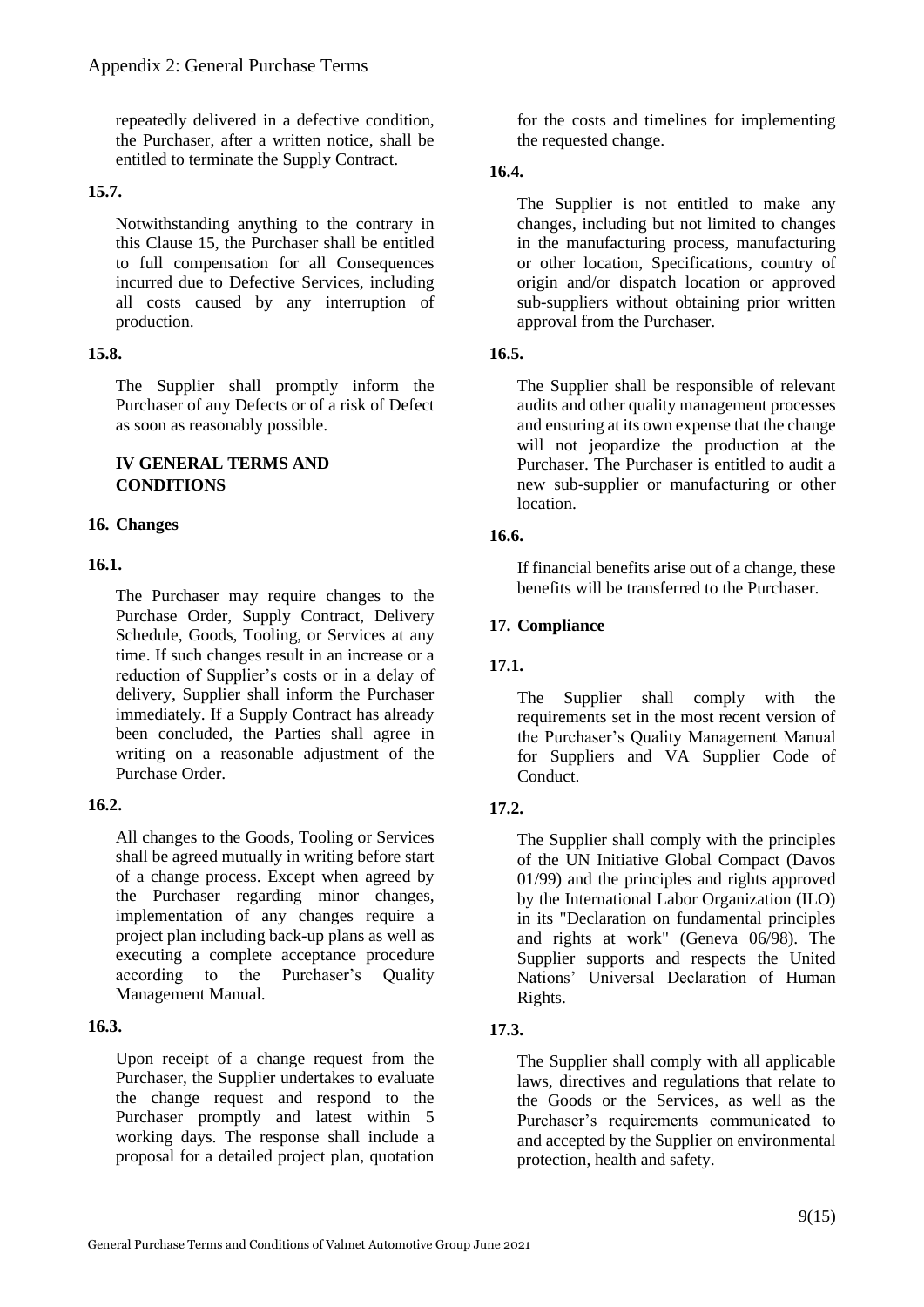### **17.4.**

The Supplier shall establish and maintain a certified environmental management system in accordance with the requirements of ISO 14001. The Supplier shall provide a copy of the certificate to the Purchaser.

## **17.5.**

Environmental data related to the production of the Goods or supply of the Services, the Goods themselves and transportation of the Goods or in relation to the Services must be made available upon the Purchasers' request to enable environmental assessments (e.g. life cycle assessment).

### **17.6.**

The Supplier shall establish and maintain a certified health and safety management system in accordance with the requirements of OHSAS 18001. The Supplier shall provide a copy of the certificate to the Purchaser.

## **17.7.**

The Purchaser may initiate various programs designated to improve quality, increase customer satisfaction or reduce cost. The Supplier is required to actively participate in these initiatives when requested by the Purchaser. The Purchaser and its customers have the right, by themselves or through appointed representatives, during regular business hours and following reasonable notice to Supplier, to inspect Supplier's and/or its subcontractors physical premises and Supplier's quality control procedures, in order to verify compliance with the Supply Contract, the manufacturing process and other standard industry practices and procedures. The Supplier shall impose corresponding obligations as contained in this Clause 17 to its suppliers and will monitor the compliance in its supply chain.

### **17.8.**

The Supplier shall submit a valid certificate as the confirmation of the Supplier's fulfillment of taxation responsibilities in a legible copy and shall inform the Purchaser promptly in writing upon any changes thereto.

# **17.9.**

If the Supplier or any third party commissioned by the Supplier employs employees who need a work permit, the Supplier shall furnish the respective work permits before commencing the work. If the Supplier violates the obligation to furnish work permits as herein stated, the Purchaser shall be entitled to terminate the Supply Contract and/or claim damages under Clause 21.2 of the Terms.

## **18. Time of Delivery**

## **18.1.**

Time is of the essence. Supplier shall deliver the Goods, Tooling and Services at the times and in the volumes specified in the Supply Contract and/or Delivery Schedule. Advance, partial or excess deliveries are subject to Purchaser's prior written consent.

## **18.2.**

The Supplier shall immediately inform the Purchaser of any foreseeable delays, including the anticipated duration and impact of such delay. If the Supplier fails to inform the Purchaser, such failure shall be regarded as gross negligence of the Supplier.

### **18.3.**

If a delivery is delayed, for reasons other than Force Majeure or attributable to the Purchaser the Purchaser is, in addition to its other rights and remedies available, entitled to liquidated damages as fair and reasonable pre-estimate of damages. The liquidated damages payment shall be two percent (2%) of the price of the delayed Goods or Services for each day of delay. The liquidated damages shall not in total exceed ten percent (10%) of the total value of the Purchase Order.

### **18.4.**

If the Supplier fails to deliver the Goods or the Services as agreed the Purchaser may additionally, without limiting its other rights and remedies

- i) expedite the shipment of Goods in question at Supplier's cost;
- ii) obtain Goods or Services from an alternate source and charge additional costs to the Supplier; and/or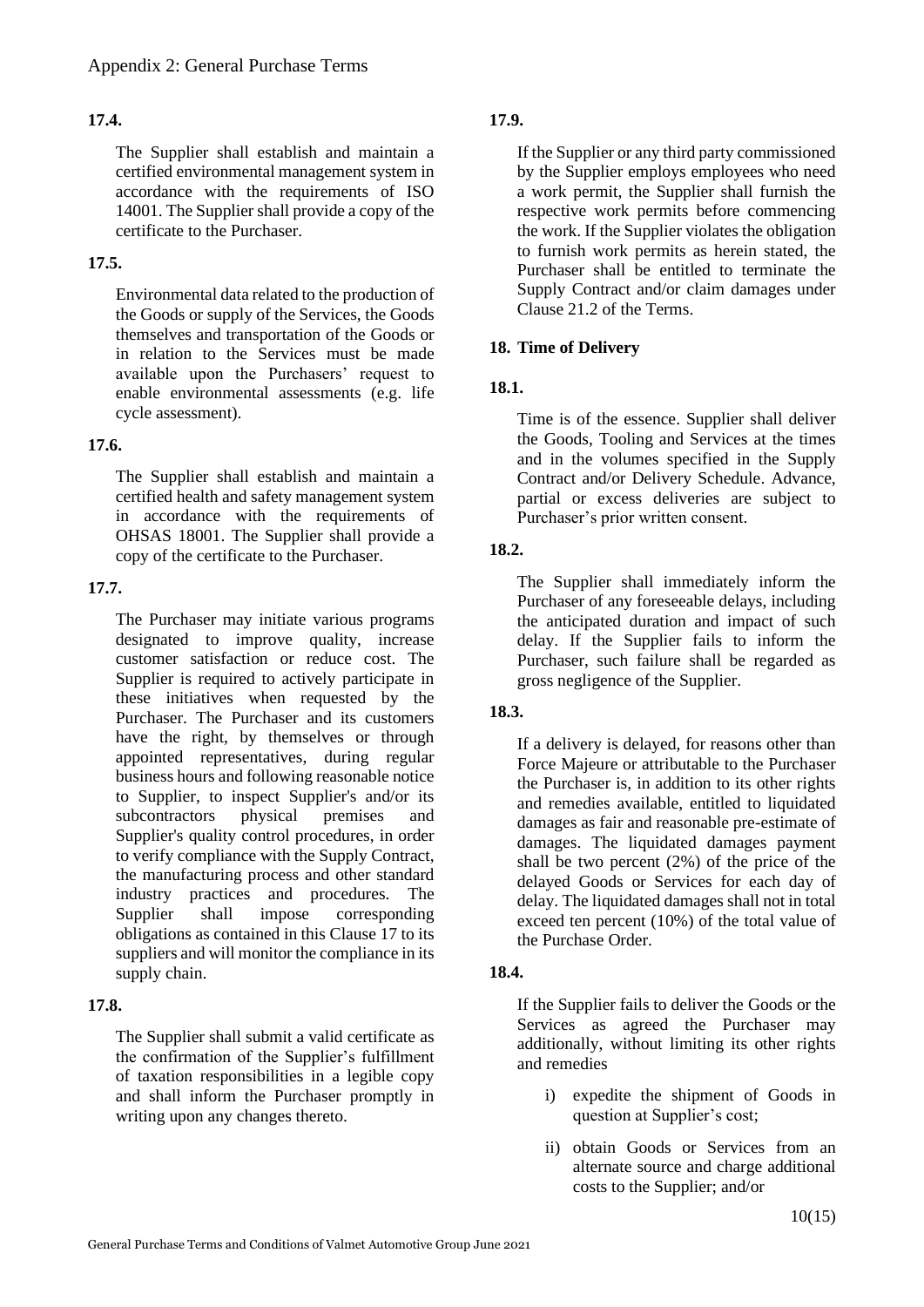iii) cancel the Purchase Order or Supply Contract.

### **18.5.**

Notwithstanding anything to the contrary in this Clause 18, the Purchaser shall be entitled to full compensation for all Consequences incurred due to failure to deliver in accordance with the Supply Contract. Liquidated damages paid will be considered when calculating the amount of full compensation.

## **19. Prices and Payment Terms**

### **19.1.**

Unless otherwise agreed in writing, the prices specified in a Supply Contract shall be all inclusive encompassing i.a. the Goods or the Services, proper packaging, any rights granted to the Purchaser, overtime expenses as well as possible travel, daily, and lodging allowances, and all Supplier's obligations and all public charges determined by the authorities, except value added tax. Value added tax shall be added to the prices in accordance with each time current regulations. The Supplier may not charge any additional amounts unless otherwise expressly agreed in writing.

# **19.2.**

Unless otherwise explicitly agreed between the Parties in writing, the term of payment is 90 days net from the receipt of an auditable invoice. Invoice shall not be considered received by the Purchaser prior to the actual completion of delivery of the Goods or the Services in accordance with the Supply Contract. The Purchaser has the right to set off its receivables from the Supplier against any invoice.

# **19.3.**

For Services charged according to the amount of working hours, the Supplier shall present the timecards signed or approved by other documented means weekly by the Purchaser's representative. Without the signed or approved timecards, the Services in question shall not be compensated.

# **19.4.**

Payment shall be made to the Supplier's bank account indicated in the invoice or by means of credit note procedure respectively.

# **19.5.**

In case of late payment due to reasons attributable to the Purchaser, the Supplier has the right to charge late payment interest corresponding to an annual interest of 5% plus the interest rate on the main refinancing operations (MRO) of the European Central Bank effective on the due date of payment until the payment is duly affected.

# **19.6.**

The Supplier shall not assign its claims for money due from the Purchaser without prior written consent which may not be unreasonably withheld. If the Supplier assigns its claims for money contrary to this Clause the assignment shall be valid, but the Purchaser may validly make payment to the Supplier or the assignee.

## **20. Intellectual Property Rights**

# **20.1.**

All rights to the drawings, technical documents, tooling, data, software and other material disclosed or provided by the Purchaser to the Supplier shall remain the property and be deemed to be Confidential Information of the Purchaser.

### **20.2.**

The Supplier grants to the Purchaser an unlimited, fully paid up, irrevocable, perpetual, non-exclusive, sub-licensable and transferable right and license to freely utilize all results (including but not limited to knowhow, testing and development reports, suggestions, drafts, designs, drawings, recommendations, samples, models, software including source code, CAD data records including histories, etc.), produced by the Supplier in the framework of the activities specified in the Supply Contract (hereinafter referred to as "Work Results"). All Work Results shall be made available without any copyright or other designations of Supplier. To the extent the Work Results are protected by copyrights, Supplier hereby expressly grants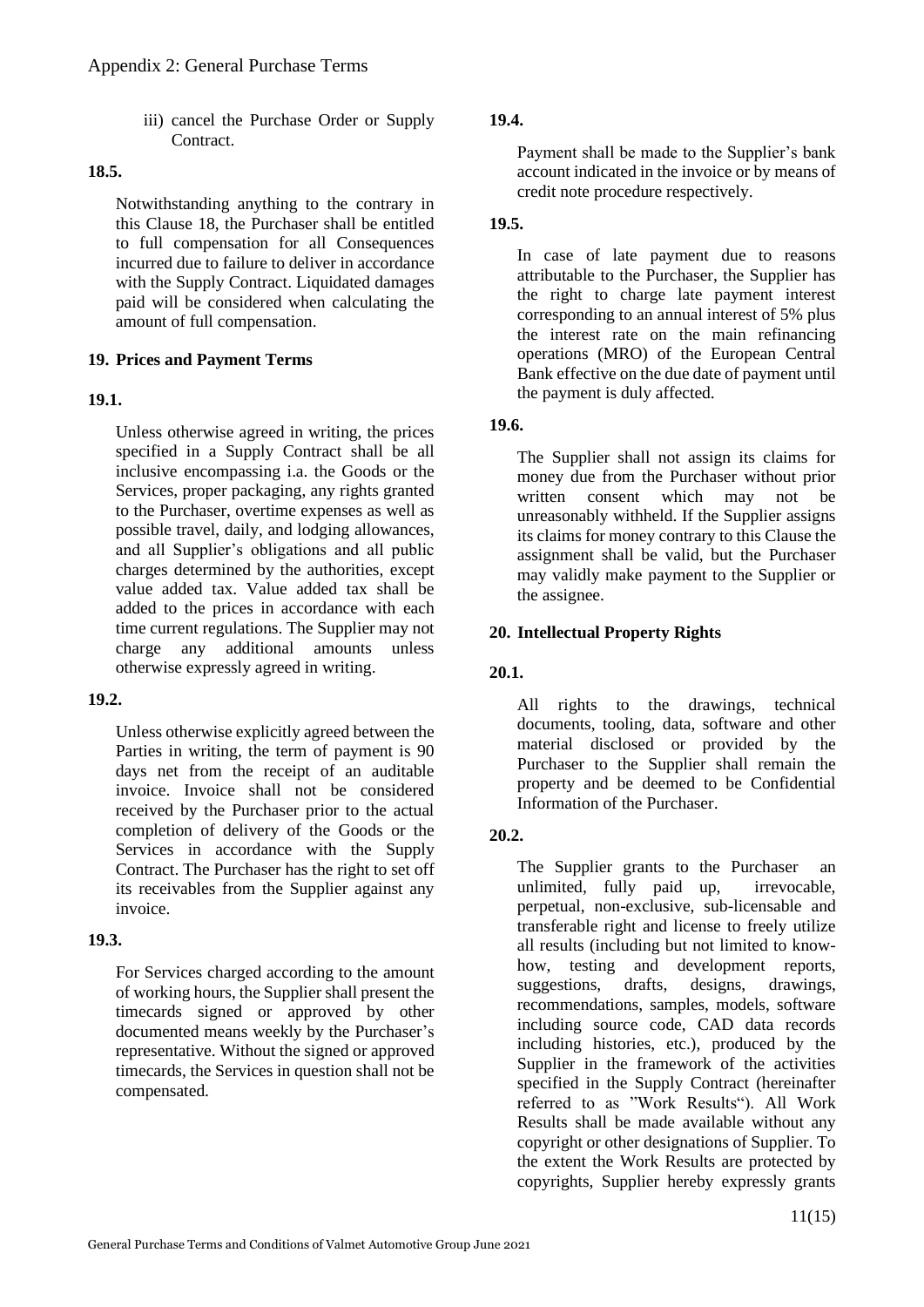the Purchaser the right to assign the rights and modify the Work Results.

### **20.3.**

Unless otherwise agreed in writing, the Purchaser shall have and obtain the exclusive rights in all aspects, including without limitation all Intellectual Property Rights worldwide and in perpetuity, in or pertaining to the Goods or part thereof to the extent customized by or for the Purchaser and to their Specifications. If requested by the Purchaser, the Supplier shall provide the drawings or Specifications of the customized Goods or part thereof. The Purchaser may free of charge sell, manufacture, have manufactured and/or otherwise use, license and/or commercialize any of the customized Goods or customized part thereof without charge. Supplier shall not directly or indirectly manufacture, sell or otherwise use or commercialize any such customized Goods or customized part thereof for or to any other party (including itself or any of its Affiliated Companies) without the Purchaser´s prior written consent.

### **20.4.**

The Parties commit themselves to inform each other of all alleged or identified violations of any IPR. The Supplier shall inform the Purchaser about the use of any published or unpublished IPR owned by or licensed to Supplier, which relate to the Goods.

### **21. Indemnities and Liability**

### **21.1.**

No inspections, tests, approval, or acceptance of Goods, Tooling, or Services by the Purchaser shall relieve Supplier from its liability.

### **21.2.**

Supplier shall indemnify the Purchaser against and hold the Purchaser harmless from all Consequences and Claim(s) related to or arising from:

- i) product liability, product safety, personal injury and/or death, loss of and/or damage to property;
- ii) infringement or alleged infringement of Intellectual Property Rights attributable to

Supplier's manufacturing process, Goods or Tooling or their proper use, or performance of the Services;

- iii)breach of contract or negligence of the Supplier;
- iv) any Defect of the Goods, Tooling, and/or Services;
- v) failure of the Supplier to comply with any applicable law, statute or regulation.

## **21.3.**

The Purchaser shall provide written notification to the Supplier of a Claim. If possible, the Supplier will be given the opportunity to investigate the root cause of the Claim. The Supplier shall assist the Purchaser in responding and defending the Claim or assume the defense of the Claim if requested by the Purchaser.

## **22. Force Majeure**

## **22.1.**

Subject to compliance with Clause [22.2,](#page-11-0) neither Party shall be liable for nonperformance caused by a Force Majeure Event.

### <span id="page-11-0"></span>**22.2.**

A Party shall notify the other Party of a Force Majeure Event, including its expected length and impact on the Party's ability to meet its contractual obligations, in writing without delay. The Party shall correspondingly notify the other Party of the termination of a Force Majeure Event.

### **22.3.**

When becoming aware of a Force Majeure Event or threat of it the Parties agree to immediately commence discussions and agree actions on mitigating the effects of Force Majeure Event (for example (i) implementation of a production contingency plan, (ii) increasing Supplier's inventory of finished Goods to a level sufficient to sustain deliveries during Force Majeure Event).

The division of additional costs due to the mitigation actions will be mutually agreed in writing.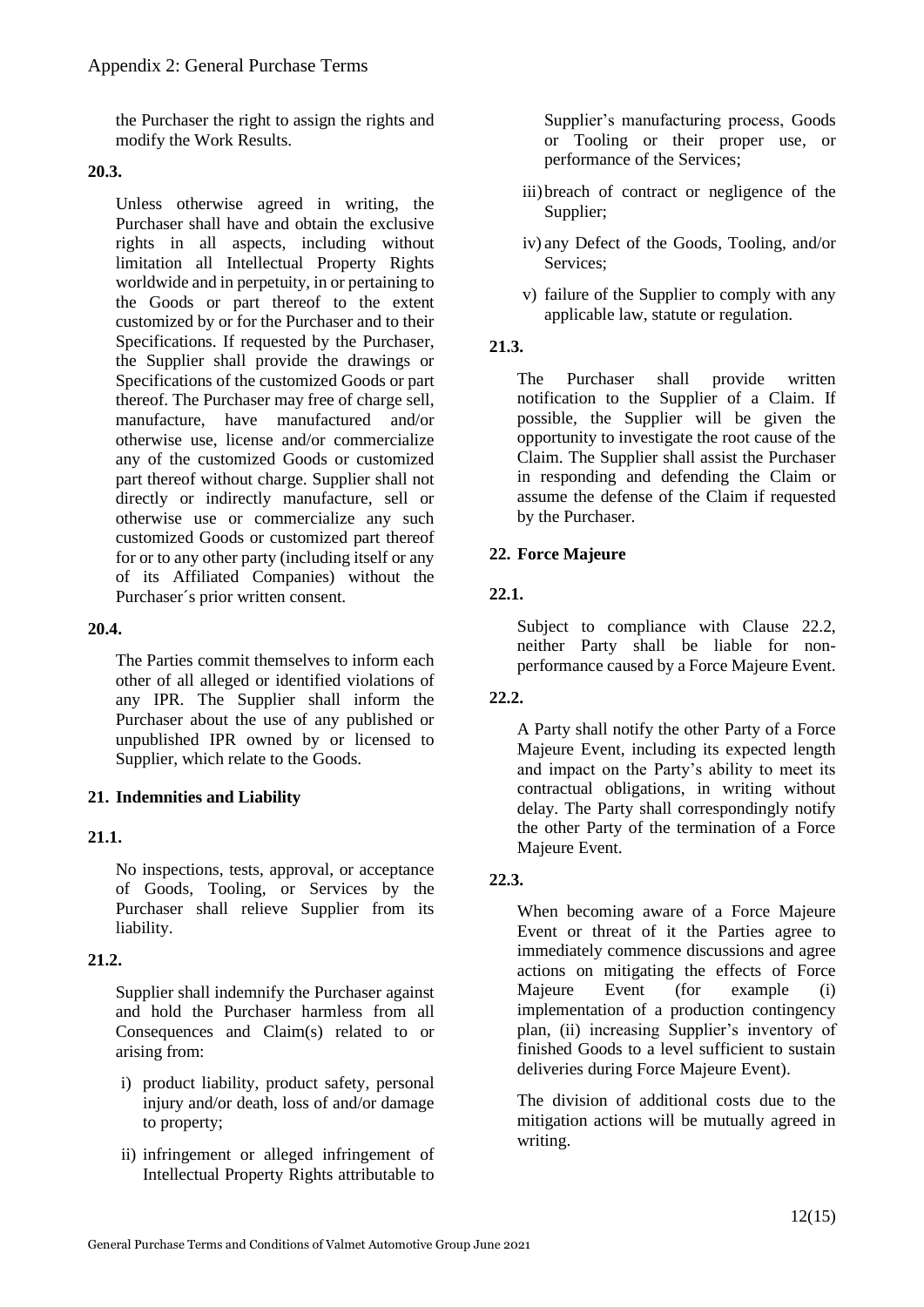## **22.4.**

In case a Force Majeure Event continues for a period exceeding thirty (30) days, the Purchaser may cancel the undelivered portion of the Supply Contract.

#### **23. Insurance Requirements**

### **23.1.**

The Supplier shall procure and maintain at its sole expense, adequate insurances with reputable and financially sound insurance companies to cover the Supplier's liability against the Purchaser and third parties. Liability insurance policies shall have combined single limits of no less than two million EUR (EUR 2,000,000) per occurrence and in the annual aggregate. The Supplier shall procure and maintain an insurance against business interruption with a limit of no less than five million EUR (EUR 5,000,000). The Purchaser is entitled to require additional insurance coverage. Insurance coverage shall not limit Supplier's liability or obligations under the Supply Contract in question.

### **23.2.**

The Supplier shall promptly provide to the Purchaser certificates of such valid insurances signed by the issuing company or their agent and proof of payment of premiums at any time upon renewal date of such insurances as well as upon the Purchaser's request.

### **24. Confidentiality, Cyber Security and Processing of Personal Data**

### **24.1.**

Each Party shall keep in confidence all Confidential Information and shall not disclose the Confidential Information to any third party or use the Confidential Information for any purpose other than for the performance of the Party's obligations or exercising its rights under the Supply Contract ("Purpose").

### **24.2.**

A receiving Party shall have the right to:

i) copy Confidential Information only to the extent necessary for the Purpose;

- ii) disclose Confidential Information only to those of its employees and permitted subcontractors who need to know Confidential Information for the Purpose;
- iii)disclose Confidential Information to its own advisors provided that such advisors are bound by confidentiality provisions at least as restrictive as contained in this  $C$ lause  $24$ .

#### **24.3.**

The confidentiality obligation shall not apply to information that the receiving Party can evidence:

- i) being public knowledge or later becoming public knowledge other than by breach of the confidentiality obligation; or
- ii) having been in the possession of the receiving Party with the full right to disclose it prior to receiving it from the disclosing Party;
- iii)having received it from a third party with a full right to disclose it and without a confidentiality obligation; or
- iv) having been developed at any time independently without accessing or using Confidential Information of the disclosing Party.

### **24.4.**

Each Party shall comply with the applicable laws and regulation in processing personally identifiable information ("Personal Data"). In case the Supplier processes personally identifiable information on behalf of the Purchaser, the Parties shall conclude a separate written data processing agreement.

### **24.5.**

If any transactions require either Party to access or connect to any network, system, software, or other technology of the other Party, such access or connection will be used for the limited purposes set forth in the Supply Contract. The Parties will each maintain commercially reasonable technical, organizational, and security measures to protect the content provided or accessed under or in connection with the Supply Contract against accidental or unlawful destruction, alteration, unauthorized disclosure, or access.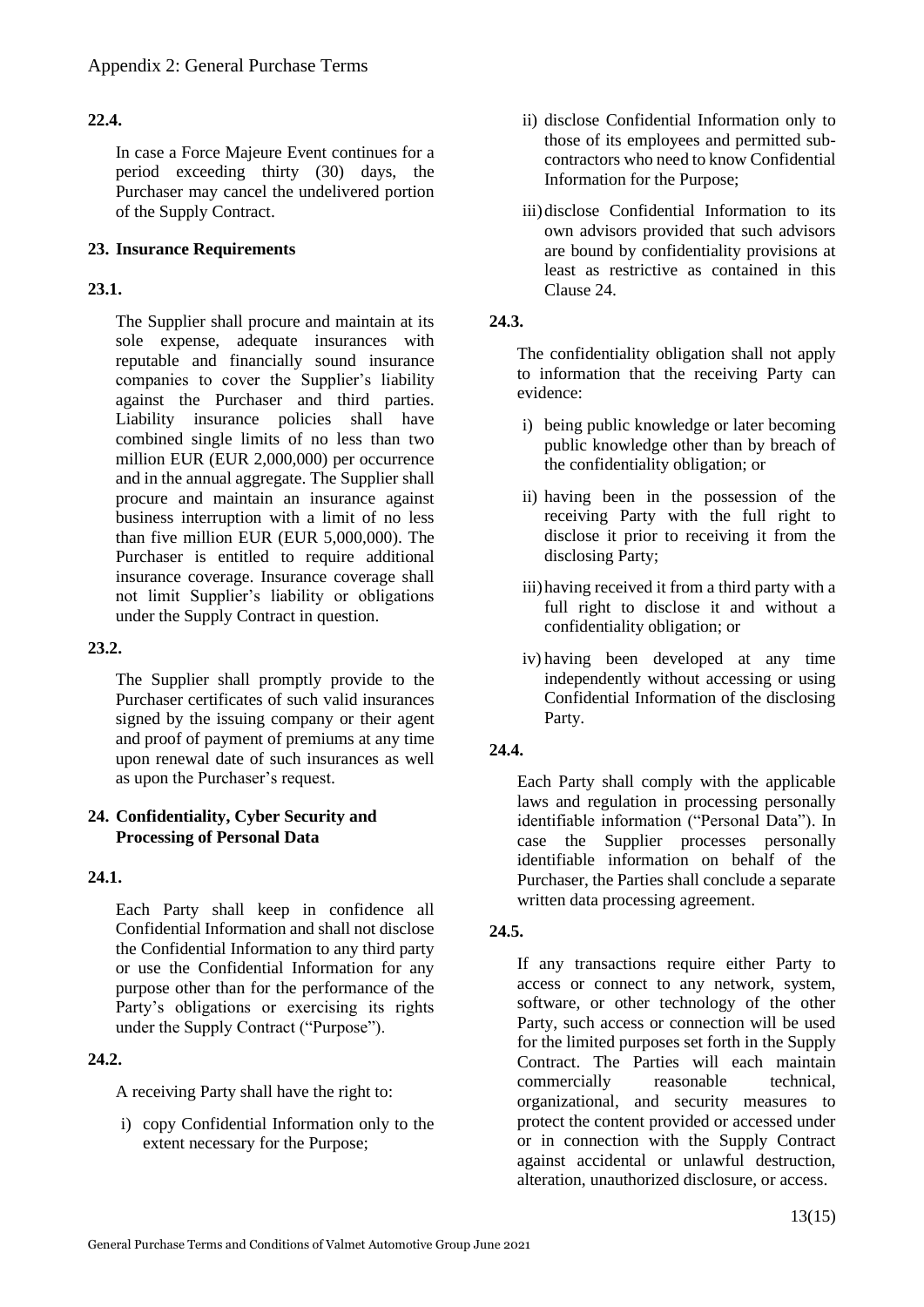In the event that the Supplier becomes aware of any actual or suspected network, system and/or data breach with respect to information technology it uses (such as a system intrusion, virus or malicious code attack, data theft, or any acts of data ransom) that results in unauthorized access to any information of the Purchaser, the Supplier shall immediately report the breach to the Purchaser and take appropriate steps to mitigate the breach.

## **24.6.**

Each Party warrants the observance and proper performance of this Clause 24 by all its subcontractors and other parties to which Confidential Information has been disclosed.

## **24.7.**

The Supplier may only disclose the business relations to the Purchaser, including mentioning Purchaser in reference lists, after prior written approval by the Purchaser.

### **24.8.**

The provisions of this Clause 24 shall survive the expiration or termination of any Supply Contract or the Frame Supply Contract.

# **25. Termination**

# **25.1.**

Each Party shall have the right to terminate any Supply Contract with immediate effect upon written notice to the other Party if

- i) the other Party commits a material breach of any of the terms and conditions of the Supply Contract and, if remediable, fails to remedy such a breach within thirty (30) days of the other Party's written notice thereof; or
- ii) the other Party is insolvent, declared bankrupt, is put into liquidation, sells all its assets, ends its business or it otherwise, without justified reason, ceases with its payments to the terminating Party.

### **25.2.**

The Supplier shall notify the Purchaser of any changes in its ownership or control without undue delay. The Purchaser may terminate any Supply Contract if there is a change in control or ownership of the Supplier that the Purchaser at its sole discretion considers affecting adversely the Supply Contract.

# **25.3.**

The termination of any Supply Contract under this Clause 25 shall not affect the Parties' rights and liabilities accrued by the time of termination.

## **25.4.**

Any provision which is to come into or continue in force after such termination, whether expressly or by implication remains unaffected.

## **25.5.**

In case at the date of termination the title to the Tooling is not transferred to the Purchaser, the Purchaser shall obtain title to such Tooling by paying to the Supplier i) (in relation to finished Tooling) the outstanding portion of the agreed total cost or i) (in relation to unfinished Tooling) such proportion of the outstanding cost as is represented by the cost actually incurred by the Supplier in the supply of the Tooling as at the date of termination.

### **25.6.**

In case of termination of the Supply Contract by the Supplier, the Supplier shall send a written notification to the Purchaser in such time that the Purchaser is able to secure production of the Goods or supply of the Services from another Supplier without disturbances.

### **26. Governing Law and Dispute Resolution**

### **26.1.**

Any Purchase Order or Supply Contract as well as these Terms are governed by, construed and interpreted in accordance with the laws of the country where the Purchaser is domiciled, except for the choice of law provisions. The application of the UN Convention on Contracts for the International Sale of Goods is excluded.

### **26.2.**

The Parties shall first strive to resolve any disputes amicably. If the Parties are not able to find an amicable solution within one (1) month from the first written request for negotiations, then the dispute shall be finally settled by